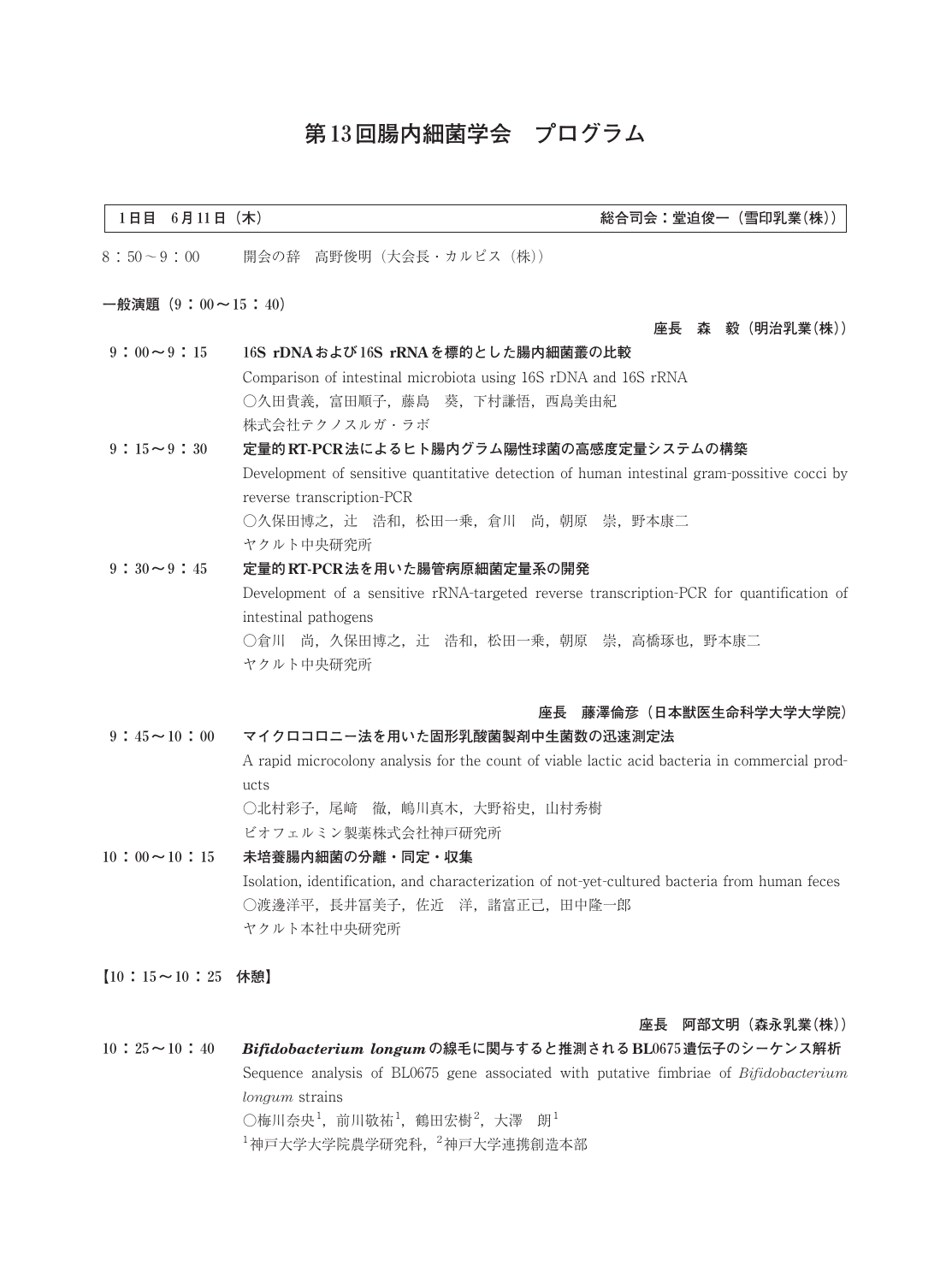### **10:40~10:55 プラスミド人工修飾法(PAM)によるビフィズス菌の遺伝子導入系の開発**

Development of novel bifidobacterial transformation efficiency using plasmid artificial modification

安井一将 $^1$ ,坂口広太 $^1$ ,加納康正 $^2$ ,門多真理子 $^3$ ,吉川博文 $^4$ ,〇鈴木 徹 $^1$  $^1$ 岐阜大学大学院連合農学研究科,  $^2$ 京都薬科大学,  $^3$ 武蔵野大学人間関係学部, 4 東京農業大学応用生物科学部

# **座長 戸塚 護(東京大学大学院)**

### **10:55~11:10 複合オミックス解析による腸内環境評価系の構築**

Construction of gut environment assessment system based on multiple omics approach ○福田真嗣 $^{1,2}$ ,伊達康博 $^3$ ,加藤 完 $^2$ ,中西裕美子 $^2$ ,近山英輔 $^4$ ,坪井裕理 $^4$ ,常田 聡 $^3$ , 守屋繁春<sup>5</sup>, 菊地 淳<sup>2, 4, 6</sup>, 大野博司<sup>1, 2</sup> 1 理化学研究所横浜研究所免疫アレルギー科学総合研究センター,

 $^2$ 横浜市立大学大学院国際総合科学研究科, $^3$ 早稲田大学大学院先進理工学研究科,

 $^4$ 理化学研究所横浜研究所植物科学研究センター,  $^5$ 理化学研究所基幹研究所,

6 名古屋大学大学院生命農学研究科

# **11:10~11:25 排便時ガス中のCO2量測定による腸内環境の簡易モニタリングの試み**

A simple monitoring of intestinal environment by measuring amount of carbon dioxide gas excreted during defecation ○平山和宏<sup>1</sup>,橋本 博<sup>2</sup>,竹下朱美<sup>2</sup>,芮 昌生<sup>2</sup>,野口聡子<sup>2</sup>,竹崎義則<sup>2</sup>,伊藤喜久治<sup>1</sup>

 $^1$ 東京大学大学院農学生命科学研究科, $\ ^2$ TOTO株式会社総合研究所

# **座長 平山和宏(東京大学大学院)**

# **11:25~11:40** *Lactobacillus gasseri* **CP2305株のストレス緩和作用**

Continuous oral intake of fermented milk produced with *Lactobacillus gasseri* strain CP2305: a potential and practical approach to stress protection  $\bigcirc$ 澤田大輔 $^1$ ,河合智子 $^2$ ,藤原 茂 $^1$ ,六反一仁 $^2$  $^{-1}$ カルピス株式会社,  $^{-2}$ 徳島大学医学部

# **11:40~11:55 過敏性腸症候群に対する***B. breve***ヤクルト株の効果** Effect of *Bifidobacterium breve* strain Yakult on irritable bowel syndrome ○今岡明美<sup>1</sup>,多那千絵<sup>2</sup>,瀬戸山裕美<sup>1</sup>,原 妙子<sup>1</sup>,半田知美<sup>2</sup>,金澤 素<sup>2</sup>,梅崎良則<sup>1</sup>, 福士 審 $2$  $1$ ヤクルト中央研究所,  $^2$ 東北大学大学院医学系研究科

**【11:55~12:45 休憩】**

### **座長 大澤 朗(神戸大学大学院)**

# **12:45~13:00 ウルソデオキシコール酸を生成するプロバイオティックス** Probiotics forming ursodeoxycholic acid *in vivo* and *in vitro* ○内田清久<sup>1</sup>,小倉嘉夫<sup>1,2</sup>,伊藤喜久治<sup>3</sup>,山家誠夫<sup>1</sup>,山田一夫<sup>1</sup>  $^1$ 鳥取大学医学部統合分子医化学, $^2$ 神戸女子大学家政学部,

3 東京大学大学院農学生命科学研究科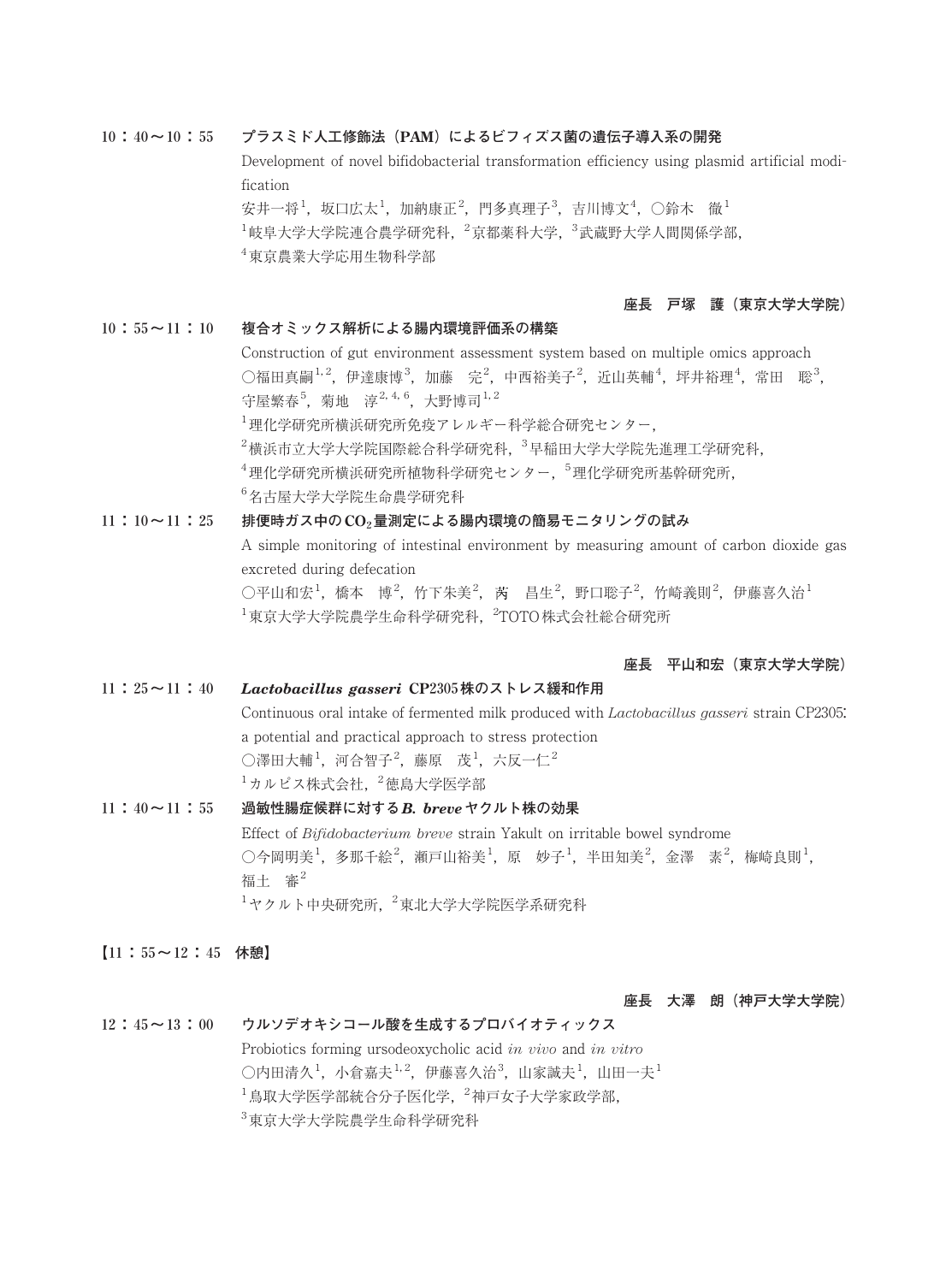**13:00~13:15 エコール(equol)産生に及ぼすコレステロール添加食の影響** Effect of cholesterol-supplemented diet on equol production in mice ○田村 基<sup>1</sup>,岩見 卓<sup>1</sup>,堀 幸子<sup>1</sup>,平山和宏<sup>2</sup>,伊藤喜久治<sup>2</sup>  $^1$ 独立行政法人農研機構食品総合研究所,  $^2$ 東京大学大学院農学研究科 **13:15~13:30 ビフィズス菌によるラクト-N-ビオース(LNB)の利用性および LNB投与による動物腸内細 菌叢への影響** Fermentation of lacto-N-biose (LNB) by bifidobacteria and the effects of LNB administration on microbiota of mice  $\bigcirc$ 近藤しずき<sup>1</sup>,高橋幸子<sup>1</sup>,小田巻俊孝<sup>1</sup>,清水金忠<sup>1</sup>,八重島智子<sup>1</sup>,岩附慧二<sup>1</sup>,西本 完<sup>2</sup>, 北岡本光 $2$  $^{-1}$ 森永乳業食基研,  $^{-2}$ 農研機構食総研 **13:30~13:45 グァー豆酵素分解物の大腸発酵における短鎖脂肪酸生成とそれに関与する細菌の解析** Investigation of short chain fatty acid production by fermentation of partially hydrolyzed guar gum and its related to intestinal bacteria in gut  $\bigcirc$ 石原則幸 $^1$ , 徳永 誠 $^1$ , 大久保勉 $^1$ , 小笠原 豊 $^1$ , ジュネジャ・レカ・ラジュ $^1$ , 原田渓介 $^2$ , 大橋雄二<sup>2</sup>,藤澤倫彦<sup>2</sup>

 $^1$ 太陽化学株式会社ニュートリション事業部,  $^2$ 日本獣医生命科学大学大学院獣医生命科学研究科

**【13:45~13:55 休憩】**

### **座長 大草敏史(東京慈恵会医科大学)**

| $13:55 \sim 14:10$ | 歯周病はエイズ発症のリスクファクターである─歯周病原菌の産生する酪酸による潜伏感染                                                                                  |
|--------------------|----------------------------------------------------------------------------------------------------------------------------|
|                    | HIV-1の再活性化–                                                                                                                |
|                    | Reactivation of latent HIV-1 infection by the periodontopathic bacteria                                                    |
|                    | ○落合邦康 <sup>1, 2</sup> , 今井健一 <sup>3</sup> , 岡本 尚 <sup>3</sup>                                                              |
|                    | $^{-1}$ 日本大学歯学部細菌学, $^{-2}$ 日本大学総合歯学研究所生体防御部門,                                                                             |
|                    | <sup>3</sup> 名古屋市立大学大学院医学研究科                                                                                               |
| $14:10 \sim 14:25$ | 菌合剤(アスペルギルス・オリゼーNK菌培養末,乳酸菌培養末,乾燥酵母)の Clostridium                                                                           |
|                    | difficile 感染に対する効果                                                                                                         |
|                    | Effect of a microbial drug combination (Aspergillus oryzae NK, Enterococcus faecium                                        |
|                    | WB2000, Saccharomyces cerevisiae) on infection of Clostridium difficile                                                    |
|                    | ○窪田武士 <sup>1</sup> , 木村 基 <sup>1</sup> , 相場勇志 <sup>2</sup> , 平田晴久 <sup>1</sup> , 古賀泰裕 <sup>2</sup>                         |
|                    | <sup>1</sup> わかもと製薬株式会社相模研究所, <sup>2</sup> 東海大学基礎医学系感染症学                                                                   |
| $14:25 \sim 14:40$ | Lactobacillus gasseriおよび Propionibacterium freudenreichiiの発酵代謝産物混合剤                                                        |
|                    | がマウスにおけるリステリア菌排菌能に及ぼす影響                                                                                                    |
|                    | Enhancement of fermented products of <i>Lactobacillus gasseri</i> and <i>Propionibacterium</i>                             |
|                    | freudenreichii on elimination of Listeria monocytogenes in mouse                                                           |
|                    | ○加藤(森)ゆうこ <sup>1</sup> , 折橋毅典 <sup>1</sup> , 佐藤倫子 <sup>2</sup> , 金井祐太 <sup>3</sup> , 世良健司 <sup>1</sup> , 萩原克郎 <sup>2</sup> |
|                    | $^{-1}$ 明治飼糧株式会社研究開発部, $^{-2}$ 酪農学園大学獣医学部, $^{-3}$ 大阪大学微生物病研究所                                                             |
| $14:40 \sim 14:55$ | マウス腸内菌叢の相違・変化がデキストラン硫酸ナトリウム (DSS) 誘導大腸炎に及ぼす影響                                                                              |
|                    | Correlations between differences in fecal microbiota and conditions of murine colitis induced                              |
|                    | by dextran sodium sulfate                                                                                                  |
|                    | ○石田達也,竹田麻理子,牧野聖也,森 毅                                                                                                       |
|                    | 明治乳業株式会社食機能科学研                                                                                                             |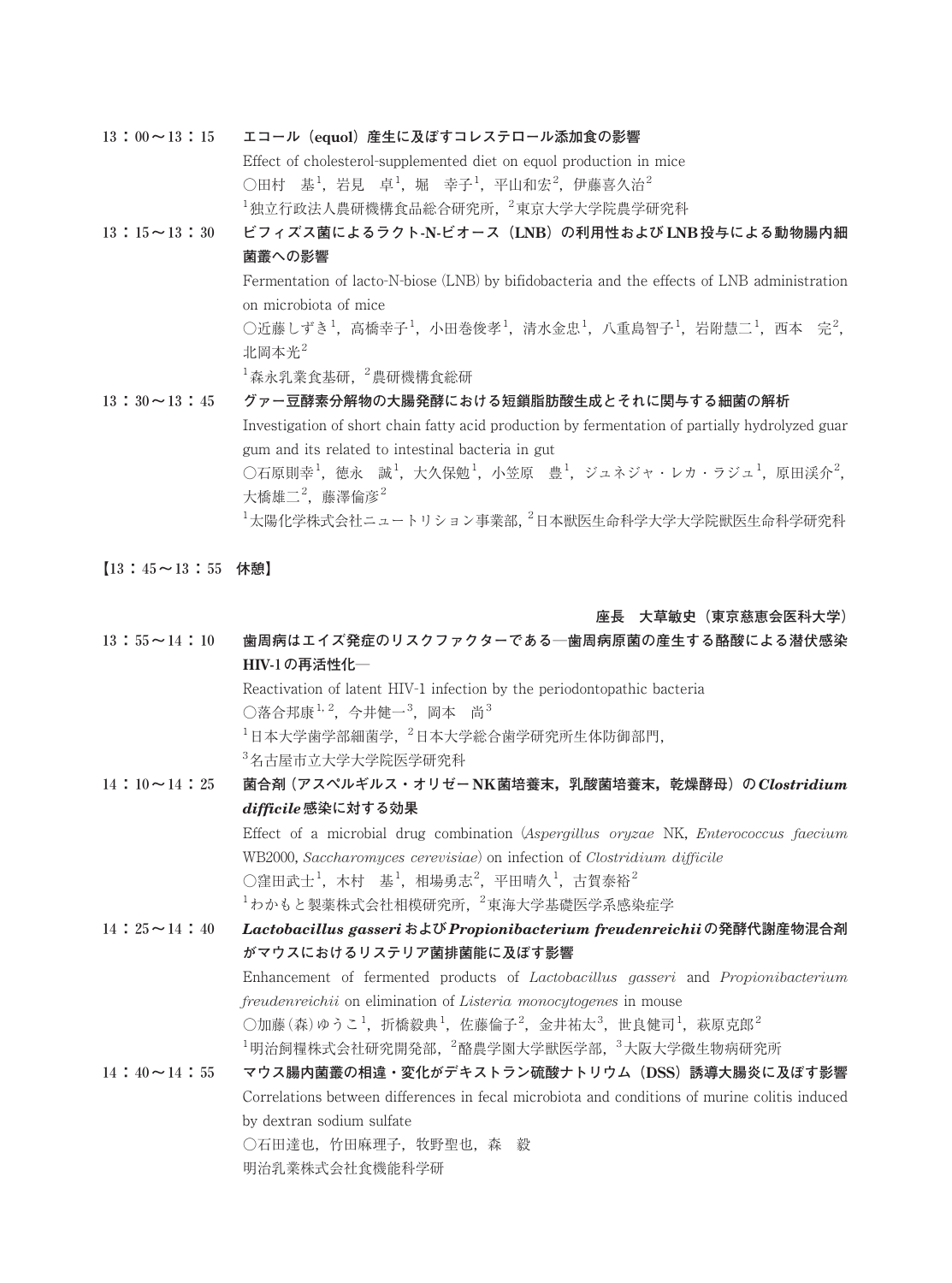## **座長 下条直樹(千葉大学大学院)**

**14:55~15:10 テイコ酸含有菌体成分によるTLR2を介する ERK経路の活性化は***Lactobacillus***属乳酸菌に よるIL-10/IL-12産生誘導バランスの鍵を握る** Teichoic acid-mediated activation of ERK pathway via TLR2 is crucial to the regulation of IL-10/IL-12 balance induced by *Lactobacillus* strains ○加地留美,柴田潤子,志田 寛,長岡正人,南野昌信 ヤクルト中央研究所 **15:10~15:25 腸内共生菌***Bacteroides acidifaciens***は小腸よりも大腸のIgA産生を強く誘導する**

*Bacteroides acidifaciens* derived from murine commensal bacteria induce IgA production in the large intestine more effectively than that in the small intestine ○柳橋 努<sup>1</sup>,細野 朗<sup>1</sup>,大山尭人<sup>1</sup>,津田真人<sup>1</sup>,八村敏志<sup>2</sup>,高橋宜聖<sup>3</sup>,伊藤喜久治<sup>4</sup>, 平山和宏<sup>4</sup>,高橋恭子<sup>1</sup>,上野川修一<sup>1</sup> 1 日本大学生物資源科学部食品科学工学科,

 $^2$ 東京大学大学院農学生命科学研究科食の安全研究センター, $^3$ 国立感染症研究所免疫部,

4 東京大学大学院農学生命科学研究科獣医学専攻

**15:25~15:40 乳児期の腸内細菌叢と後のアレルギー発症の関連性に関する前向き調査:ピロシーケンス法に よる菌叢データの利用**

> Prospective study on the correlation between infant intestinal microbiota and allergic development based on pyrosequencing profiling of 16S rDNA composition diversity 小林貴子 $^2$ ,田中重光 $^2$ ,手島幹子 $^2$ ,坪内美樹 $^3$ ,清原千香子 $^4$ ,白川太郎 $^3$ ,園元謙二 $^{1,4}$ , ○中山二郎<sup>1</sup>

1 九州大学大学院農学研究院生物機能科学部門,

2 九州大学大学院生物資源環境科学府生物機能科学専攻,

- $^3$ 京都大学大学院医学研究科社会健康医学専攻, $^4$ 九州大学大学院医学研究院予防医学専攻,
- 5 九州大学大学院農学研究院バイオアーキテクチャーセンター
- **【15:40~15:55 休憩】**
- **15:55~16:00 日本ビフィズス菌センター研究奨励賞授賞式** 上野川修一(日本ビフィズス菌センター理事長)

#### **座長 檀原宏文(研究奨励賞選考委員長)**

**16:00~16:25 受賞講演1**

**「プロバイオティクスビフィズス菌による腸管出血性大腸菌及びサルモネラに対する感染防御 作用に関する研究」**

**Preventive effect of probiotic bifidobacteria against Shiga toxin-producing** *Escherichia coli* **and** *Salmonella* **infections**

朝原 崇(株式会社ヤクルト本社中央研究所)

**16:25~16:50 受賞講演2 「腸炎惹起性T細胞のMyD88を介した直接的TLRシグナルの重要性に関する研究」 Colitogenic CD4<sup>+</sup> T cells expand via direct MyD88-dependent Toll-like receptor pathway in chronic colitic mice** 富田貴之(慶應義塾大学消化器内科)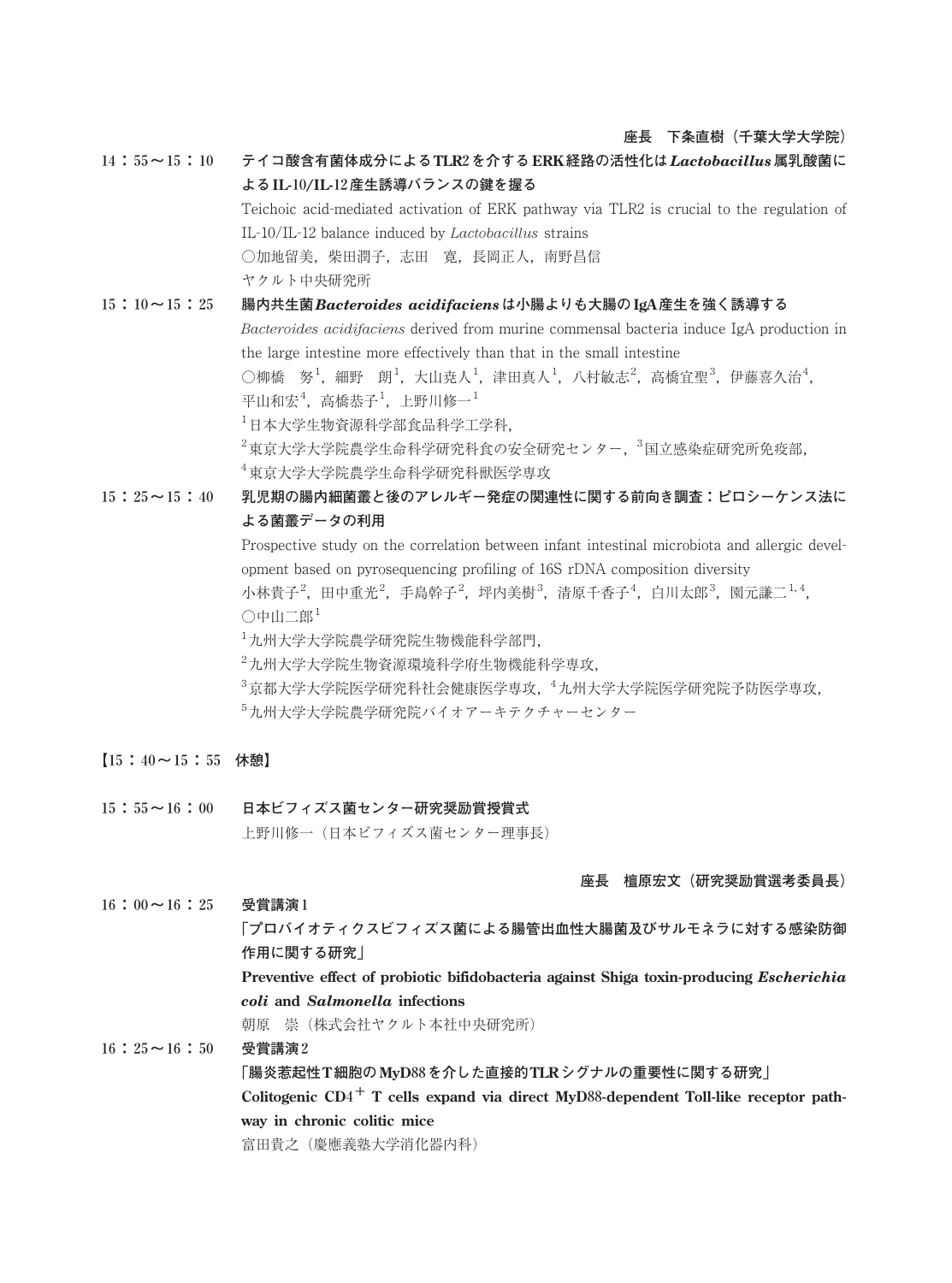**【16:50~17:00 休憩】**

**座長 神谷 茂(杏林大学医学部)**

- **17:00~17:50 特別講演1 「Molecular Analysis of Microbiota-Host Cross-Talk in the Intestine」 (腸管内微生物叢と宿主とのクロストークに関する分子レベルでの解析)** Andrew S. Neish (Department of Pathology, Emory University School of Medicine)
- **18:00~19:30 懇親会 司会 五十君靜信(国立医薬品食品衛生研究所)**